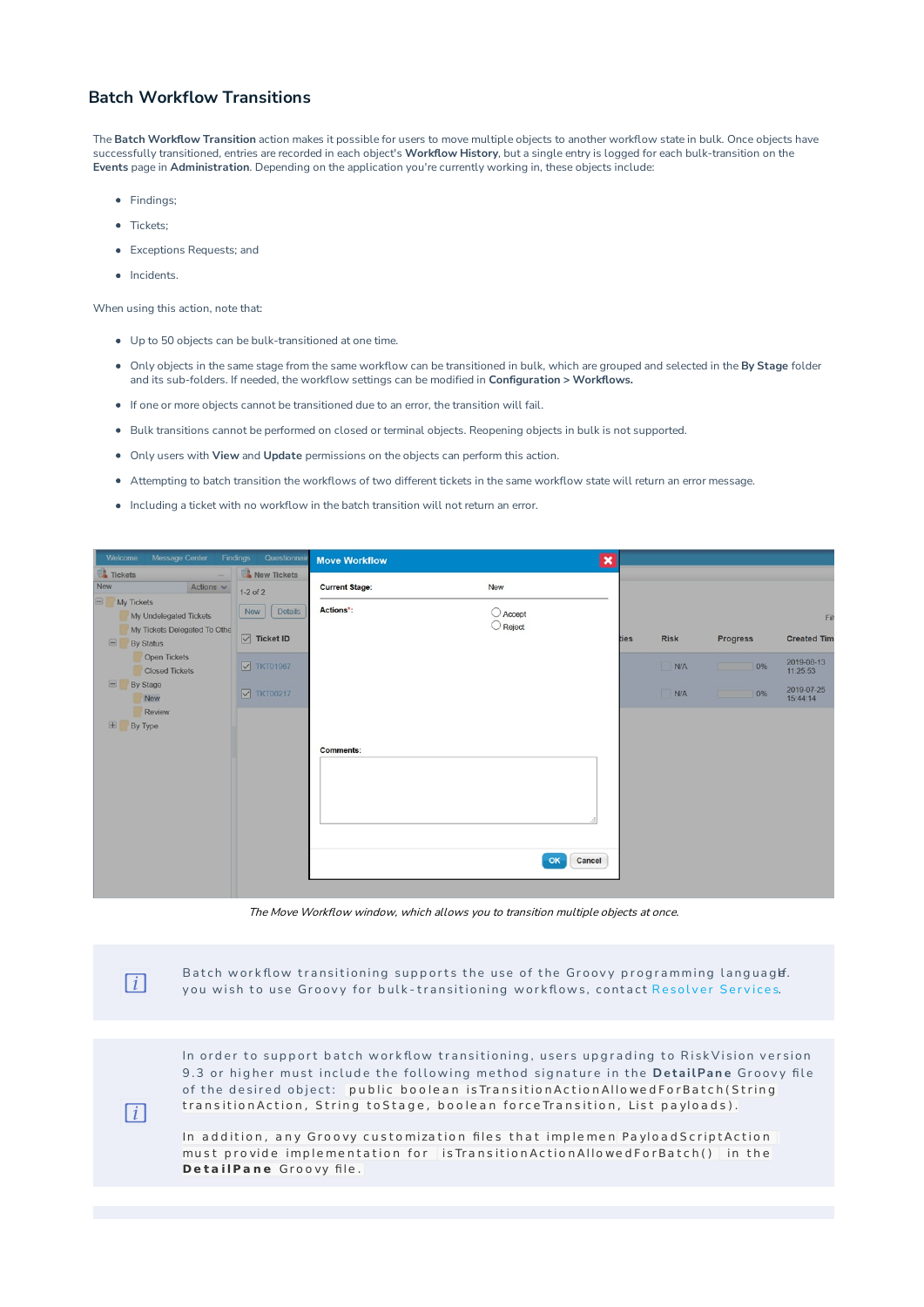

 $\blacktriangle$ 

Groovy can be used to automatically set thend Date field based on any conditions when the ticket moves from one stage to another. For example, if the ticket's risk is High, the End Date can be set to increase by two days. If itMedium, it can be set to increase by ten days. If it is Low, it can be set to increase by 20 days.

If any format is missing in Groovy, RiskVision will not be able to upload it.

## **To bulk-transition objects:**

- 1. Click **Home**, then navigate to the object you wish to perform the action on (i.e., **Findings**, **Tickets**, **Exceptions**, or **Incidents**).
- 2. Click the **+** icon beside the **By Stage** folder in the tree view to display its sub-folders.

| <b>EX</b> Tickets                 |                              |              | <b>By Stage Tickets</b> |                               |     |
|-----------------------------------|------------------------------|--------------|-------------------------|-------------------------------|-----|
| By Stage                          | Actions $\vee$               | $1-4$ of $4$ |                         |                               |     |
| $=$<br>My Tickets                 |                              | New          | <b>Details</b>          | More Actions<br><b>Delete</b> | ▼   |
|                                   | My Undelegated Tickets       |              |                         |                               |     |
|                                   | My Tickets Delegated To Othe |              | <b>Ticket ID</b>        | Title                         | Sta |
| $=$<br><b>By Status</b>           |                              |              |                         |                               |     |
| <b>Open Tickets</b>               |                              |              | <b>TKT00003</b>         | Τ4                            | New |
|                                   | <b>Closed Tickets</b>        |              |                         |                               |     |
| $\pm$<br><b>By Stage</b>          |                              |              |                         |                               |     |
| $\pm$<br>By Type                  |                              |              | <b>TKT00002</b>         | T3                            | New |
| $=$ $\overline{ }$<br>All Tickets |                              |              |                         |                               |     |
|                                   | All Undelegated Tickets      |              | <b>TKT00001</b>         | T2                            | New |
| <b>All Delegated Tickets</b>      |                              |              |                         |                               |     |
| $\equiv$<br><b>By Stage</b>       |                              |              | <b>TKT00000</b>         | Τ1                            | New |
| New                               |                              |              |                         |                               |     |
| $\pm$<br>By Type                  |                              |              |                         |                               |     |

The By Stage folder in the tree view.

- 3. Click a sub-folder under **By Stage** to display objects in the grid based on their current stage.
- 4. Select the checkboxes beside the appropriate objects or select the checkbox in the far-left of the grid's header to select all objects.

| Tickets    | $\sim$                                    | New Tickets       |                |               |                                     |       |                                                                                                                 |                 |             |                 |                                   |                          |                                   |
|------------|-------------------------------------------|-------------------|----------------|---------------|-------------------------------------|-------|-----------------------------------------------------------------------------------------------------------------|-----------------|-------------|-----------------|-----------------------------------|--------------------------|-----------------------------------|
| New        | Actions $\vee$                            | $1-2$ of $2$      |                |               |                                     |       |                                                                                                                 |                 |             |                 |                                   |                          |                                   |
| My Tickets | My Undelegated Tickets                    | New               | <b>Details</b> | More Actions  |                                     |       |                                                                                                                 |                 |             |                 |                                   | Filter by - Show all -   | $\triangledown$ Refresh           |
| $\Box$     | My Tickets Delegated To Othe<br>By Status | Ticket ID         | <b>Title</b>   | <b>Status</b> | Type                                | Owner | Awaiting<br><b>Action By</b>                                                                                    | <b>Entities</b> | <b>Risk</b> | <b>Progress</b> | Created Time $\blacktriangledown$ | In Stage<br><b>Since</b> | Workflow<br><b>Name</b>           |
|            | Open Tickets<br>Closed Tickets            | <b>7KT00001</b>   | vsf            | New           | <b>Entity Control</b><br>Resolution |       |                                                                                                                 | N/A             | N/A         | 0%              | 2019-08-27<br>19:55:35            | 2019-08-27               | <b>Default Ticket</b><br>Workflow |
| $\Box$     | By Stage<br>New                           | <b>7</b> TKT00000 | vdf            | <b>New</b>    | <b>Entity Control</b><br>Resolution |       | and the state of the state of the state of the state of the state of the state of the state of the state of the | N/A             | N/A         | 0%              | 2019-08-27<br>19:55:21            | 2019-08-27               | Default Ticket<br>Workflow        |
| H          | By Type                                   |                   |                |               |                                     |       |                                                                                                                 |                 |             |                 |                                   |                          |                                   |

Selected objects in the New sub-folder.



A maximum of 50 objects can be selected for a single bulk transition. Closed objects cannot be selected.

 $\lceil i \rceil$